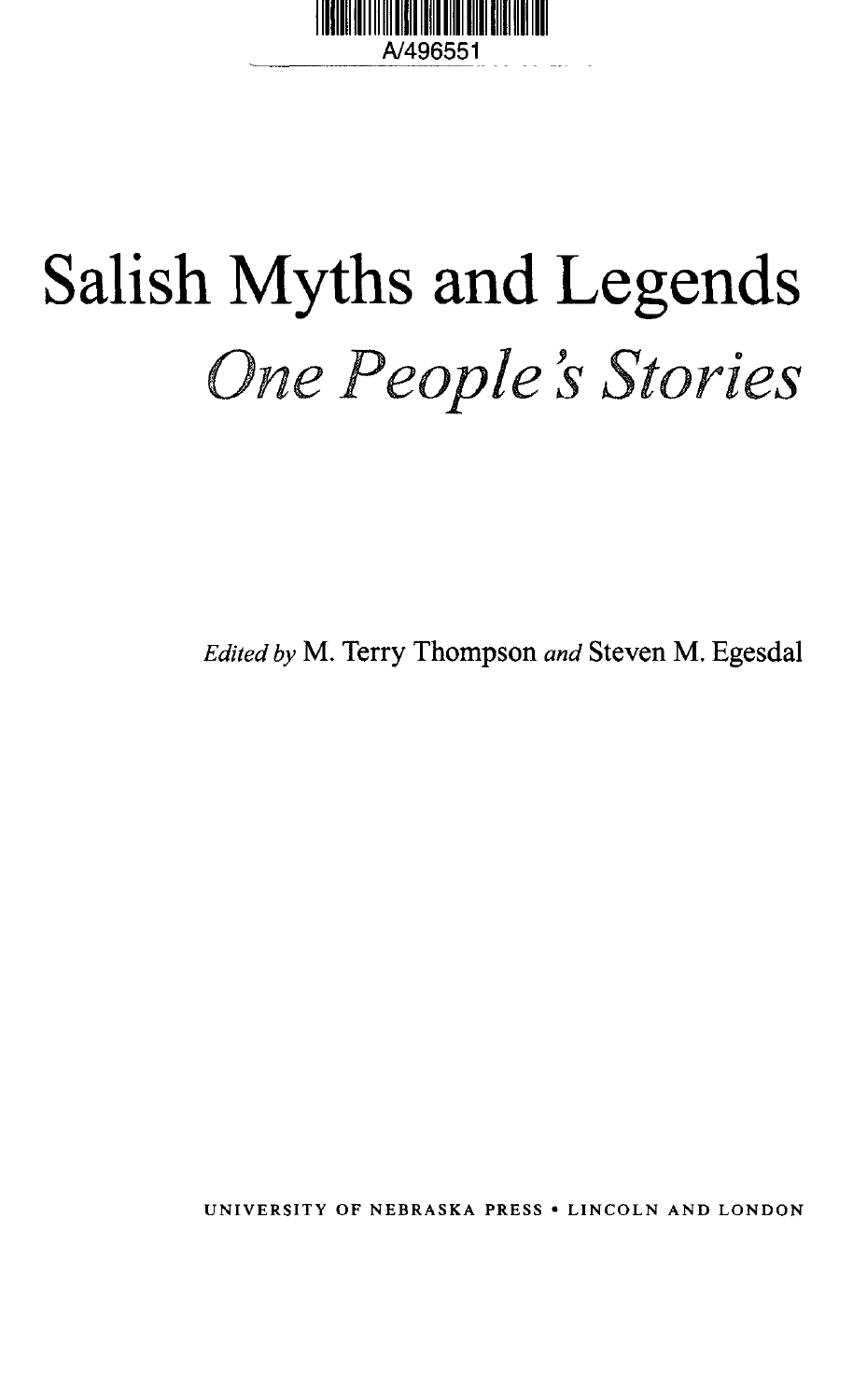## **Contents**

List of Maps | xi List of Tables | xi Acknowledgments | xiii Introduction | xv Origins and Migrations | xv The Salishan Cultural Landscape | xix Imperiled Status of Salishan Languages | xxii, Writing Salishan Languages | xxv Mythographic Presentation and Features of Narration | xxv Genres of Salishan Oral Literature | xxx Reverence for Traditional Narrative | xxxii The Performative Context | xxxiv History of Collecting Salishan Oral Literature | xxxv Organization of the Collection | xxxvii Language Characteristics | xli *Steven M. Egesdal*

## **Epic Stories** | i

South Wind's Journeys: A Tillamook Epic Reconstructed from Several Sources *Compiled by Douglas E. Deur and M. Terry Thompson*

A Bluejay Cycle: Traditional Quinault Stories | 60 *Told by Bob Pope Edited by Dell Hymes*

Fly: A Southern Lushootseed Epic | 78 *Told by Annie Daniels and by Peter Heck Retold by Jay Miller*

The Pentlatch Myth Corpus | 84 *Edited by M. Dale Kinkade*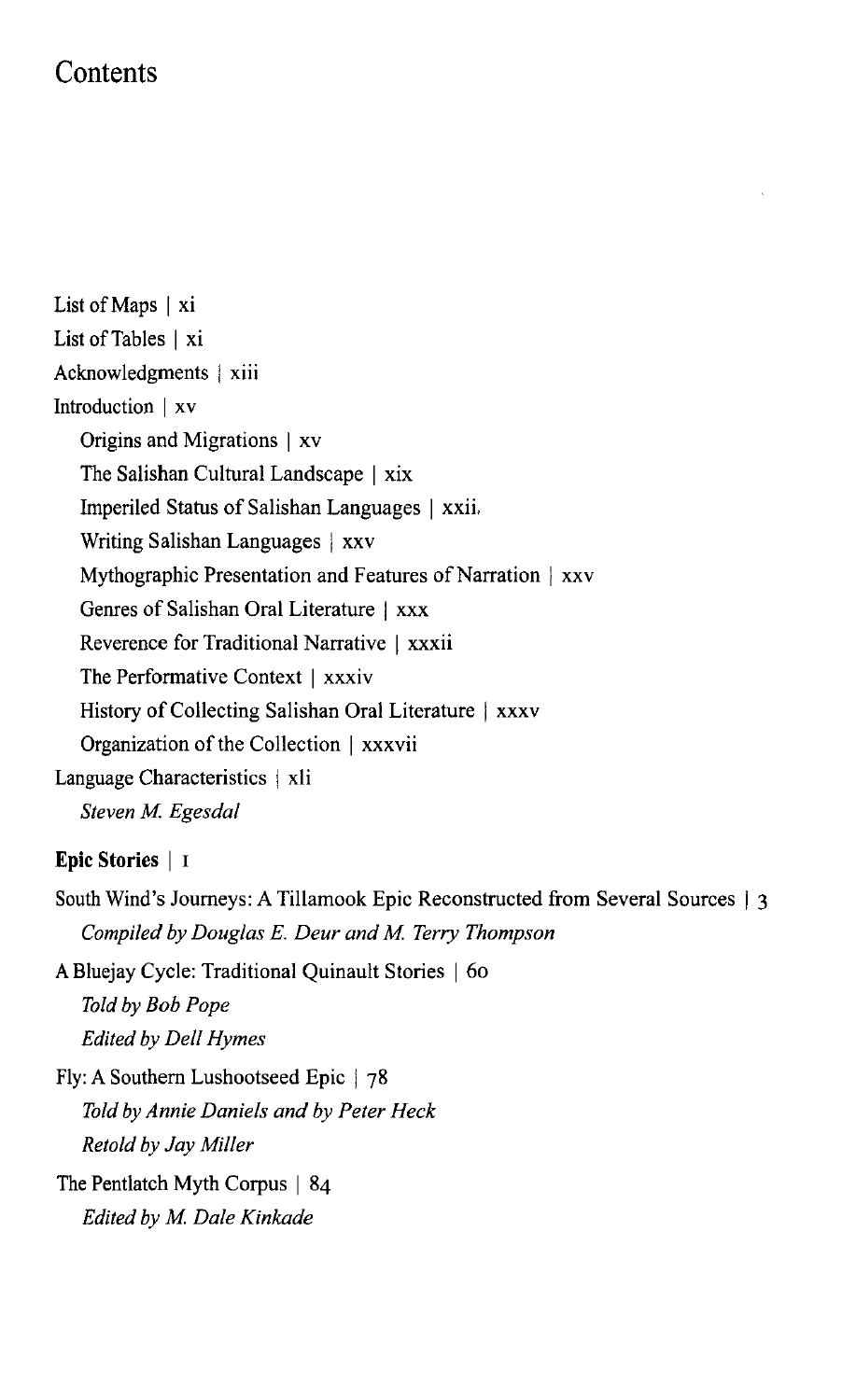## **Basket Ogress Stories** | 105

Ch'eni, the Giant Woman Who Stole Crying Children: A Traditional Lummi Story | 107 *Told by Aloysius Charles Edited by Richard Demers and Bill James*

The Basket Ogress, Slapu? Two Traditional Klallam Stories | 110 *Told by Martha Charles John Edited by Steven M. Egesdal*

Oálgalii, the Basket Ogress: A Traditional Squamish Story | 113 *Told by Louis Miranda Edited by Aert H. Kuipers*

## **Why Things Are the Way They Are** | 117

The Transformer and the Blind Old Man: A Traditional Sooke Story | 119 *Told by Cecilia Joe Edited by Barbara S. Efrat* The Seal: A Traditional Sliammon-Comox Story | 121

*Told by Mary George Edited by Honore Watanabe*

How Kingfisher Got the Red under Her Wings: A Traditional Klallam Story | 130 *Told by Amy Allen Edited by Steven M. Egesdal*

Tribal Legends: Traditional Stories of the Cowlitz | 133 *Told by Roy Wilson Edited by Judith Irwin*

## **Trickster Stories** | 137

Coyote and Buffalo: A Traditional Spokane Story | 139 *Told by Margaret Sherwood Edited by Steven M. Egesdal*

Coyote and the Goblin: A Traditional Shuswap Story | 147 *Told by Lilly Harry Edited by Aert H. Kuipers*

The Place of Coyote: Two Traditional San Poil (Colville-Okanagan) Stories | 149 *Told by Bob Covington and William Burke Edited by Dell Hymes*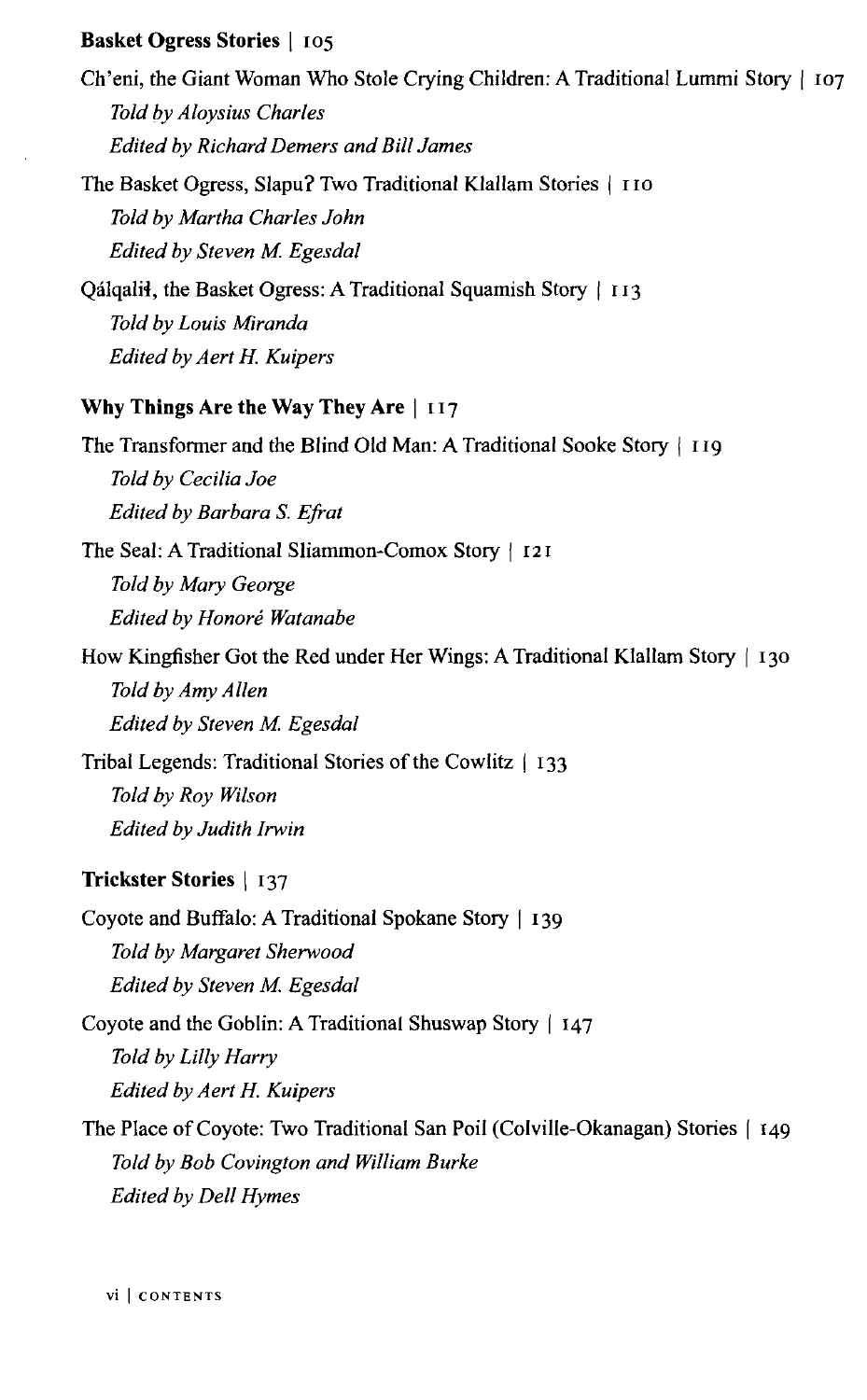| NÅik'smtm and Other Episodes of a Traditional Nłe?képmx Coyote Narrative   154          |
|-----------------------------------------------------------------------------------------|
| Told by Hilda Austin and Millie Michell                                                 |
| Edited by Steven M. Egesdal                                                             |
| Coyote Releases Salmon: A Traditional Moses-Columbian Story   177                       |
| Told by George Nanamkin                                                                 |
| Edited by M. Dale Kinkade                                                               |
| Skunk: A Traditional Colville Story   193                                               |
| Told by Charles Quintasket                                                              |
| <b>Edited by Dell Hymes</b>                                                             |
| The Seal and the Raven: A Sechelt Raven Story   200                                     |
| Told by Charlie Roberts and/or Jack Isidore                                             |
| Edited by Ralph Maud                                                                    |
| Sun and Moon Are Brothers: A Traditional Quinault Story   202                           |
| Told by Bob Pope, interpreted by Harry Shale                                            |
| Edited by William R. Seaburg                                                            |
| Coyote and the Birds: A Traditional Coeur d'Alene Story   210                           |
| Told by Margaret Stensgar                                                               |
| Edited by Ivy G. Doak and Margaret Stensgar                                             |
| The Border Monsters: A Story about Salishan People from a Bordering Group   213         |
| Told by Hal George                                                                      |
| Edited by J. V. (Jay) Powell and Luke J. Powell                                         |
| Historical Events   217                                                                 |
| Battle at Sea: A Northern Lushootseed Historical Narrative   219                        |
| Told by Wilson George                                                                   |
| Edited by Vi Taq"šablu Hilbert and Thomas M. Hess                                       |
| Qeyqeyší's Marriage: A Humorous Pend d'Oreille Story   223                              |
| Told by Pete Beaverhead                                                                 |
| Edited by Sarah G. Thomason                                                             |
| Sametl: A Chinook Jargon Rendering of a Saanich Story   235                             |
| Told by Thomas Paul                                                                     |
| Edited by Dell Hymes                                                                    |
| Chairman Roy Wilson's Cowlitz Desanctification Ceremony   240<br>Edited by Judith Irwin |

 $\sim 10^{-1}$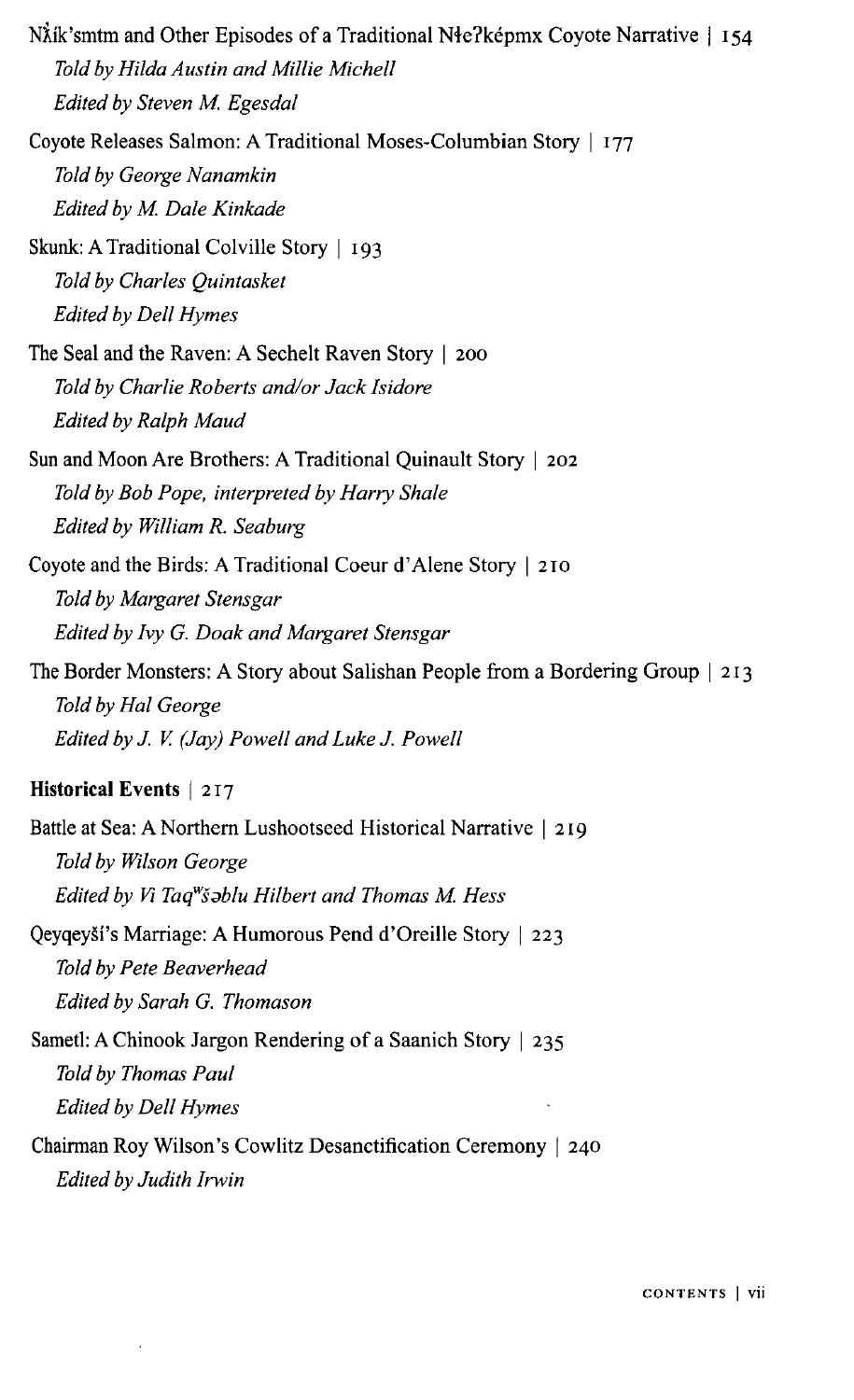Three Lillooet Stories | 244 *Told by Sam Mitchell, Martina LaRochelle, Rosie Joseph Edited by Jan P. van Eijk*

Reminiscences from the Shuswap | 249 *Told by Lilly Harry Edited by Aert H. Kuipers*

## **When the Animals Were People** | 253

Lady Louse: A Traditional Northern Lushootseed Story | 255 Told by Vi Taq<sup>w</sup>šəblu Hilbert, based on Elizabeth Krise's version of the story Edited by Vi Taq<sup>w</sup>šablu Hilbert

Black Bear and Grizzly Bear: A Traditional Upriver Halkomelem Story | 257 *Told by Dan Milo Edited by Ralph Maud*

Beaver and Mouse: A Traditional Nooksack Story | 262 *Told by George Swanaset Edited by Pamela Amoss*

Crow, Her Son, Her Daughter: A Traditional Southern Lushootseed Story | 266 *Told by Marion Davis Edited by Dell Hymes*

## **The Whiteman as "Other"** | 275

The Sailor Who Jumped Ship and Was Befriended by Skagits: A Lushootseed Historical Story | 277 *Told by Susie Sampson Peter Edited by Jay Miller and Vi Taq<sup>w</sup> s9blu Hilbert*

Circling Raven and the Jesuits: A Traditional Coeur d'Alene Story | 287 *Told by Margaret Stensgar Edited by Ivy G. Doak and Margaret Stensgar*

## **Oratory** | 291

The Two-Headed Person: A Colville-Okanagan Oratory | 293 *Speech by William M. Charley, translated by William M. Charley, Clara Jack, and Anthony Mattina Edited by Anthony Mattina*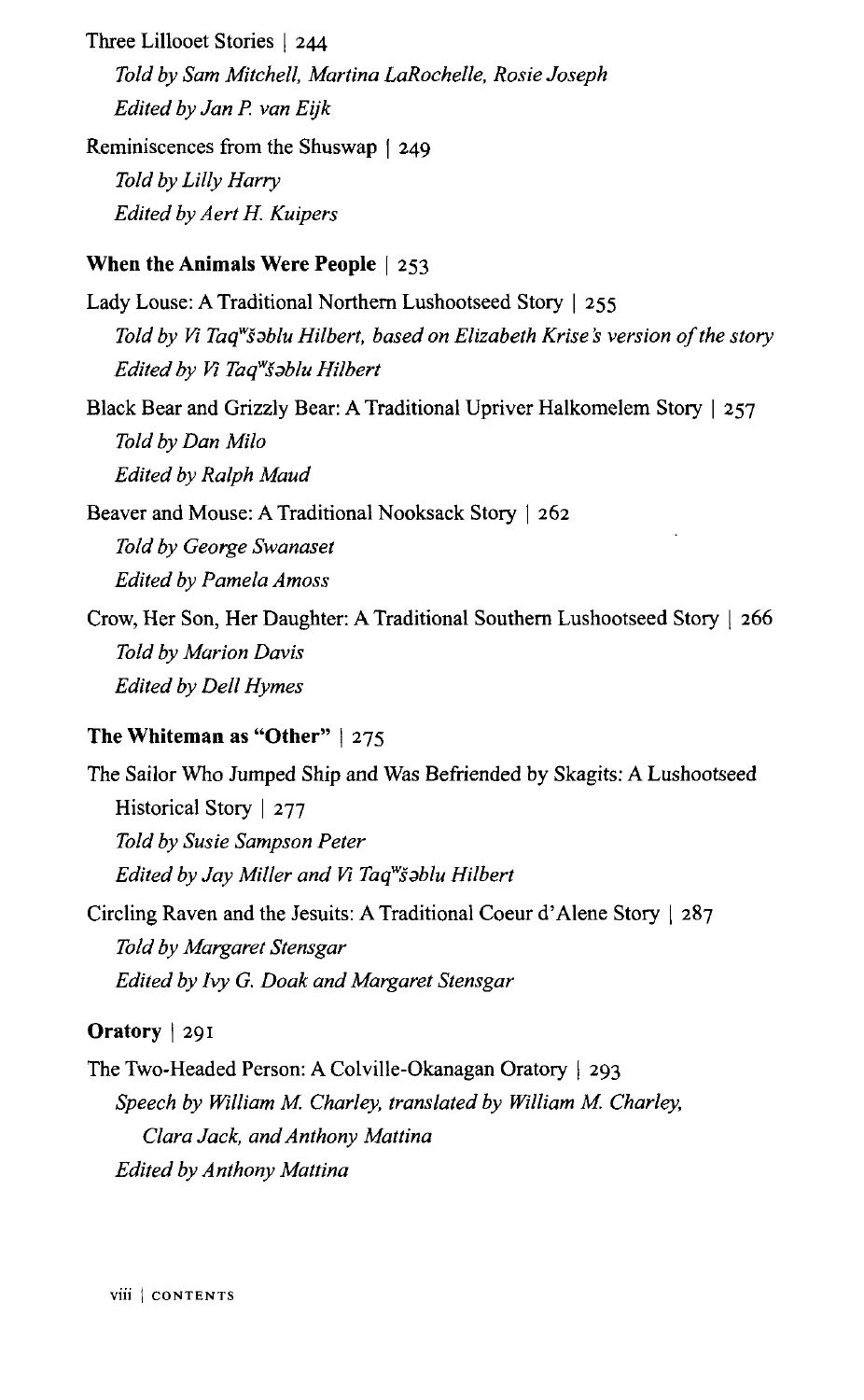Funeral Address of Chief Ti?inic'e? to the Mourners of a Dead Child: A Thompson River Salish [Nie?kepmx] Oration | 300 Spoken by Chief Ti?inic'e? *Edited by Laurence C. Thompson and M. Terry Thompson*

## **Humor** | 303

The Two Coyotes: A Humorous Lillooet Story | 305 *Told by Bill Edwards Edited by Jan P. van Eijk*

The Story of Mink and Miss Pitch: A Traditional Upriver Halkomelem Story | 307 *Told by Susan Malloway Jimmy Edited by Brent Galloway*

Broke-Her-Nose Woman (or The Stupid Daughter-in-Law): A Humorous Nie?kepmxcin (Thompson River Salish) Story | 317 *Told by Mabel Joe Edited by Mabel Joe and M. Terry Thompson*

## **Songs** I 321

Three Thompson River Salish Songs from Spuzzum | 323 *Sung by Annie Z. York Edited by Andrea Laforet*

## **Modern Poems and a Story-Poem** | 333

Growing Old | 335 *Jack ly all*

The Salmon | 336 *Duane Niatum*

To Our Salish Women Who Weave the Seasons | 337

*Duane Niatum*

Sleeping Woman | 339

*Duane Niatum*

#### **Journeys to Other Worlds** | 347

The Kidnapping of Moon: An Upper Chehalis Myth | 349 *Told by Silas Heck Edited by M. Dale Kinkade*